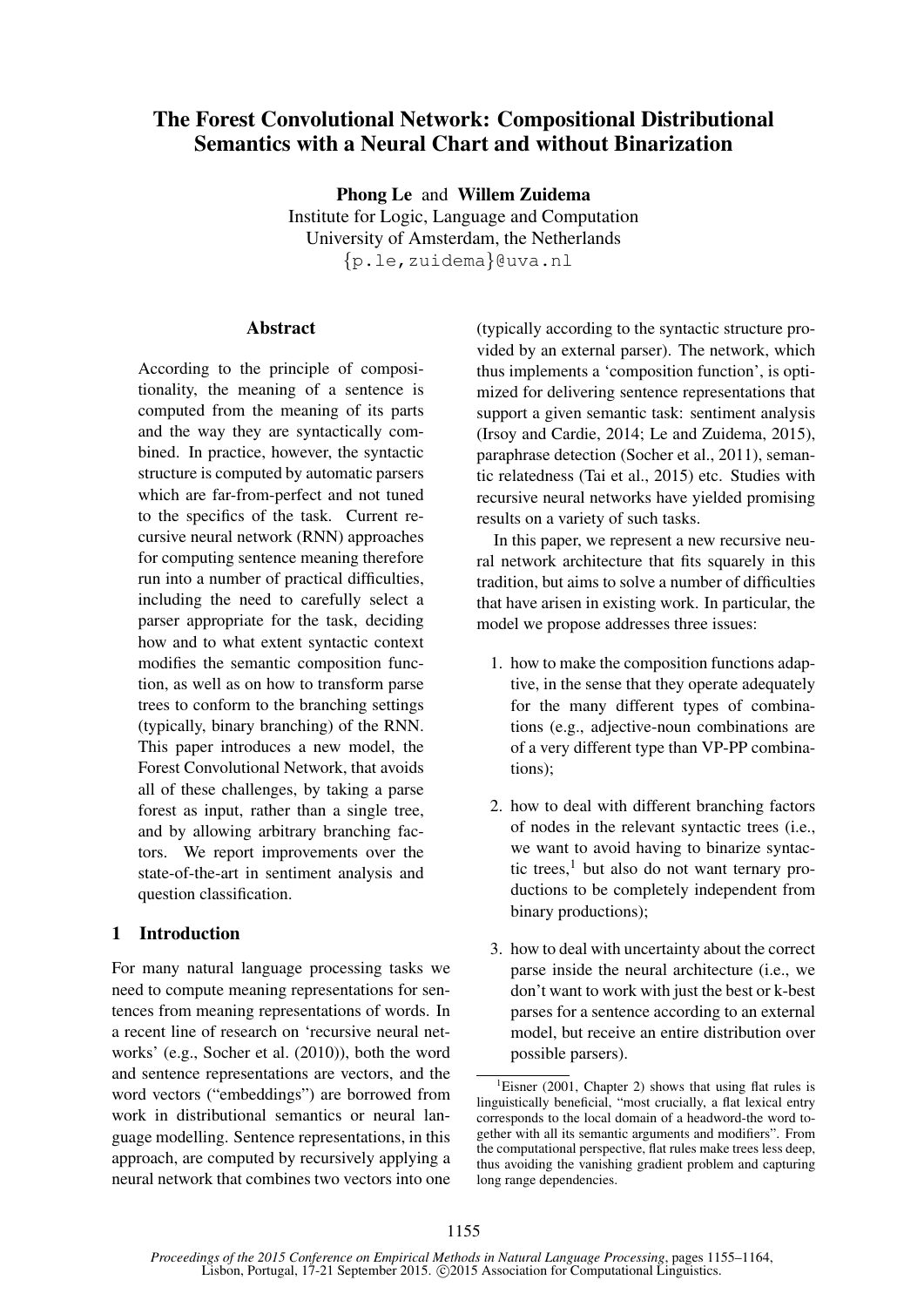

Figure 1: Recursive Neural Network. For simplicity, bias vectors are removed.

To solve these challenges we take inspiration from two other traditions: the convolutional neural networks and classic parsing algorithms based on dynamic programming. Including convolution in our network provides a direct solution for issue (2), and turns out, somewhat unexpectedly, to also provide a solution for issue (1). Introducing the chart representation from classic parsing into our architecture then allows us to tackle issue (3). The resulting model, the Forest Convolutional Network, outperforms all other models on a sentiment analysis and question classification task.

### 2 Background

This section is to introduce the recursive neural network (RNN) and convolutional neural network (CNN) models, on which our work is based.

#### 2.1 Recursive Neural Network

A recursive neural network (RNN) (Goller and Küchler, 1996) is a feed-forward neural network where, given a tree structure, we recursively apply the same weight matrices at each inner node in a bottom-up manner. In order to see how an RNN works, consider the following example. Assume that there is a constituent with parse tree  $(S \, I \, (VP \, like \, it))$  (Figure 1), and that  $\mathbf{x}_I, \mathbf{x}_{like}, \mathbf{x}_{it} \in \mathbb{R}^d$  are the vectorial representations of the three words  $I$ , like and it, respectively. We use a neural network which consists of a weight matrix  $\mathbf{W}_1 \in \mathbb{R}^{d \times d}$  for left children and a weight matrix  $\mathbf{W}_2 \in \mathbb{R}^{d \times d}$  for right children to compute the vector for a parent node in a bottom up manner. Thus, we compute  $\mathbf{x}_{VP}$ 

$$
\mathbf{x}_{VP} = f(\mathbf{W}_1 \mathbf{x}_{like} + \mathbf{W}_2 \mathbf{x}_{it} + \mathbf{b}) \qquad (1)
$$

where **b** is a bias vector and  $f$  is an (non-linear) activation function. Having computed  $x_{VP}$ , we



Figure 2: Convolutional Neural Network (one convolutional layer and one fully connected layer) with a window-size-3 kernel.

can then move one level up in the hierarchy and compute  $\mathbf{x}_S$ 

$$
\mathbf{x}_S = f(\mathbf{W}_1 \mathbf{x}_I + \mathbf{W}_2 \mathbf{x}_{VP} + \mathbf{b})
$$

This process is continued until we reach the root node.

For classification tasks, we put a *softmax* layer on the top of the root node, and compute the probability of assigning a class  $c$  to an input  $x$  by

$$
Pr(c|\mathbf{x}) = \text{softmax}(c) = \frac{e^{u(c, \mathbf{y}_{\text{top}})}}{\sum_{c' \in C} e^{u(c', \mathbf{y}_{\text{top}})}} \quad (2)
$$

where  $\left[u(c_1,\mathbf{y}_{top}),...,u(c_{|C|},\mathbf{y}_{top})\right]^T$  =  $W_u y_{top} + b_u$ ; C is the set of all possible classes;  $\mathbf{W}_u \in \mathbb{R}^{|C| \times d}$ ,  $\mathbf{b}_u \in \mathbb{R}^{|C|}$  are a weight matrix and a bias vector.

Training an RNN uses the gradient descent method to minimize an objective function  $J(\theta)$ . The gradient  $\partial J/\partial \theta$  is efficiently computed thanks to the back-propagation through structure algorithm (Goller and Küchler, 1996).

Departing from the original RNN model, many extensions have been proposed to enhance its compositionality (Socher et al., 2013; Irsoy and Cardie, 2014; Le and Zuidema, 2015) and applicability (Le and Zuidema, 2014b). The model we are going to propose can be considered as an extension of RNN with an ability to solve the three issues introduced in Section 1.

#### 2.2 Convolutional Neural Network

A convolutional neural network (CNN) (LeCun et al., 1998) is also a feed-forward neural network; it consists of one or more convolutional layers (often with a pooling operation) followed by one or more fully connected layers. This architecture was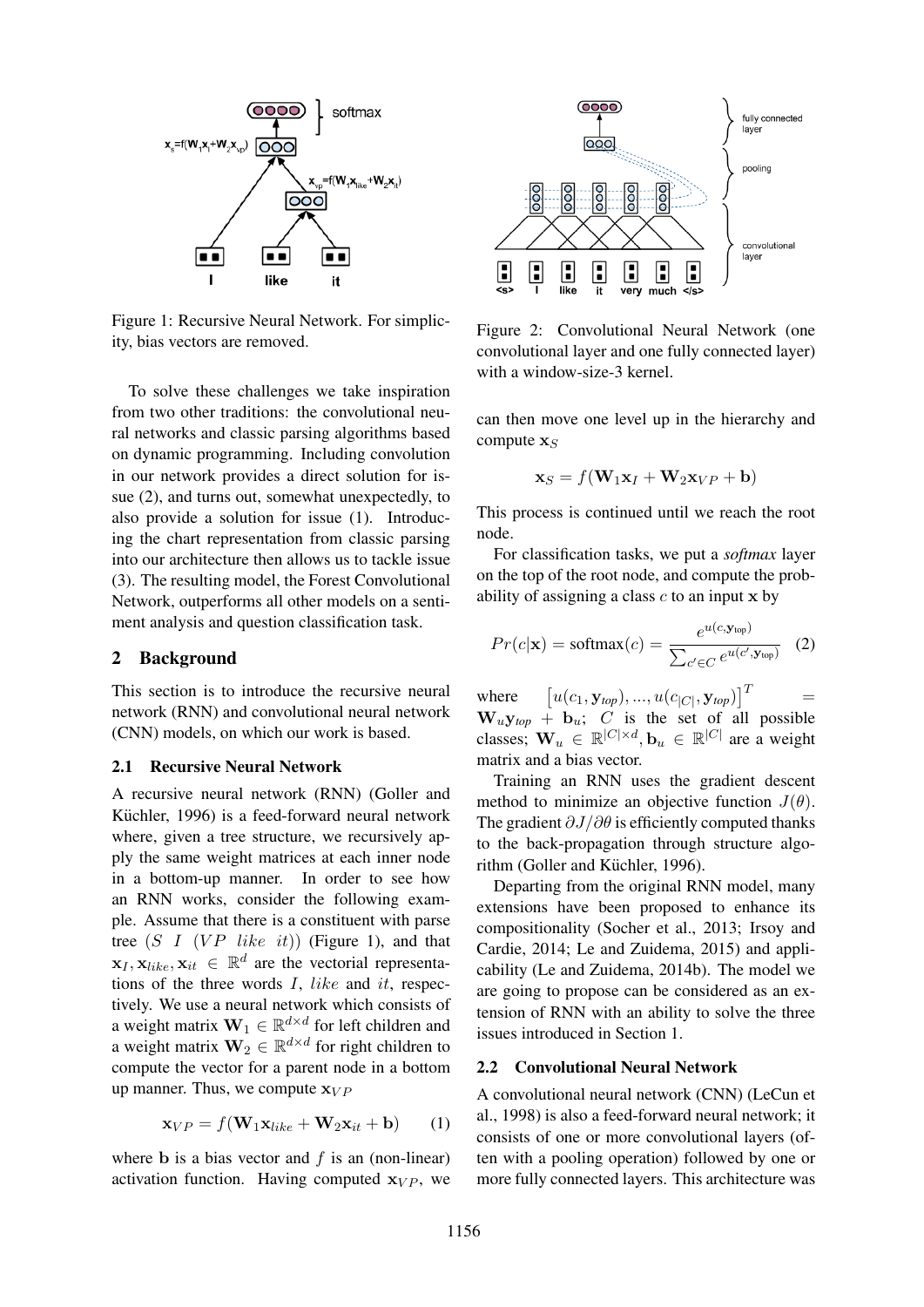invented for computer vision. It then has been widely applied to solve natural language processing tasks (Collobert et al., 2011; Kalchbrenner et al., 2014; Kim, 2014).

To illustrate how a CNN works, the following example uses a simplified model proposed by Collobert et al. (2011) which consists of one convolutional layer with the max pooling operation, followed by one fully connected layer (Figure 2). This CNN uses a *kernel* with window size 3; when we slide this kernel along the sentence " $\langle s \rangle$  I like it very much  $\langle \textit{fs} \rangle$ ", we get five vectors:

$$
\mathbf{u}^{(1)} = \mathbf{W}_1 \mathbf{x}_{< s>} + \mathbf{W}_2 \mathbf{x}_I + \mathbf{W}_3 \mathbf{x}_{like} + \mathbf{b}_c
$$
\n
$$
\mathbf{u}^{(2)} = \mathbf{W}_1 \mathbf{x}_I + \mathbf{W}_2 \mathbf{x}_{like} + \mathbf{W}_3 \mathbf{x}_{it} + \mathbf{b}_c
$$
\n...\n
$$
\mathbf{u}^{(5)} = \mathbf{W}_1 \mathbf{x}_{very} + \mathbf{W}_2 \mathbf{x}_{much} + \mathbf{W}_3 \mathbf{x}_{< / s>} + \mathbf{b}_c
$$

where  $W_1, W_2, W_3 \in \mathbb{R}^{d \times m}$  are weight matrices,  $\mathbf{b}_c \in \mathbb{R}^m$  is a bias vector. The max pooling operation is then applied to those resulted vectors in an element-wise manner:

$$
\mathbf{x} = \begin{bmatrix} \max_{1 \le i \le 5} \mathbf{u}_1^{(i)}, ..., \max_{1 \le i \le 5} \mathbf{u}_j^{(i)}, ... \end{bmatrix}^T
$$

Finally, a fully connected layer is employed

$$
\mathbf{y} = f(\mathbf{W}\mathbf{x} + \mathbf{b})
$$

where W, b are a real weight matrix and bias vector, respectively; f is an activation function.

Intuitively, a window-size- $k$  kernel extracts (local) features from  $k$ -grams, and is thus able to capture k-gram composition. The max pooling operation is for reducing dimension, forcing the network to discriminate important features from others by assigning high values to them. For instance, if the network is used for sentiment analysis, local features corresponding to  $k$ -grams containing the word "like" should receive high values in order to be propagated to the top layer.

## 3 Forest Convolutional Network

We now first propose a solution to the issues  $(1)$ and (2) (i.e., making the composition functions adaptive and dealing with different branching factors), called Recursive convolutional neural network (RCNN), and then a solution to the third issue (i.e., dealing with uncertainty about the correct parse), called Chart Neural Network (ChNN). A combination of them, Forest Convolutional Network (FCN), will be introduced lastly.



Figure 3: Recursive Convolutional Neural Network with a nonlinear window-size-3 kernel.

## 3.1 Recursive Convolutional Neural Network<sup>2</sup>

Given a subtree  $p \rightarrow x_1 \dots x_l$ , an RCNN (Figure 3), like a CNN, slides a window-size- $k$  kernel along the sequence of children  $(x_1, ..., x_l)$  to compute a pool of vectors. The max pooling operation followed by a fully connected layer is then applied to this pool to compute a vector for the parent p.

This RCNN differs from the CNN introduced in Section 2.2 at two points. First, we use a non-linear kernel: after linearly transforming input vectors, an activation function is applied. Second, we put  $k - 1$  padding tokens  $\langle b \rangle$  at the beginning of the children sequence and  $k-1$  padding tokens  $\langle e \rangle$  at the end. This thus guarantees that all the children contribute equally to the resulted vector pool, which now has  $l + k - 1$  vectors.

It is obvious that this RCNN can solve the second issue (i.e., dealing with different branching factors), we now show how it can make the composition functions adaptive. We first see what happens if the window size  $k$  is larger than the number of children *l*, for instance  $k = 3$  and  $l = 2$ . There are four vectors in the pool

$$
\mathbf{u}^{(1)} = f(\mathbf{W}_1 \mathbf{x}_{< b} + \mathbf{W}_2 \mathbf{x}_{< b} + \mathbf{W}_3 \mathbf{x}_1 + \mathbf{b}_c)
$$
\n
$$
\mathbf{u}^{(2)} = f(\mathbf{W}_1 \mathbf{x}_{< b} + \mathbf{W}_2 \mathbf{x}_1 + \mathbf{W}_3 \mathbf{x}_2 + \mathbf{b}_c)
$$
\n
$$
\mathbf{u}^{(3)} = f(\mathbf{W}_1 \mathbf{x}_1 + \mathbf{W}_2 \mathbf{x}_2 + \mathbf{W}_3 \mathbf{x}_{< e} + \mathbf{b}_c)
$$
\n
$$
\mathbf{u}^{(4)} = f(\mathbf{W}_1 \mathbf{x}_2 + \mathbf{W}_2 \mathbf{x}_{< e} + \mathbf{W}_3 \mathbf{x}_{< e} + \mathbf{b}_c)
$$

where  $W_1, W_2, W_3$  are weight matrices,  $b_c$  is a

<sup>&</sup>lt;sup>2</sup>While finalizing the current paper we discovered a paper by Zhu et al. (2015) proposing a similar model which is evaluated on syntactic parsing. Our work goes substantially beyond theirs, however, as it takes a parse forest rather than a single tree as input.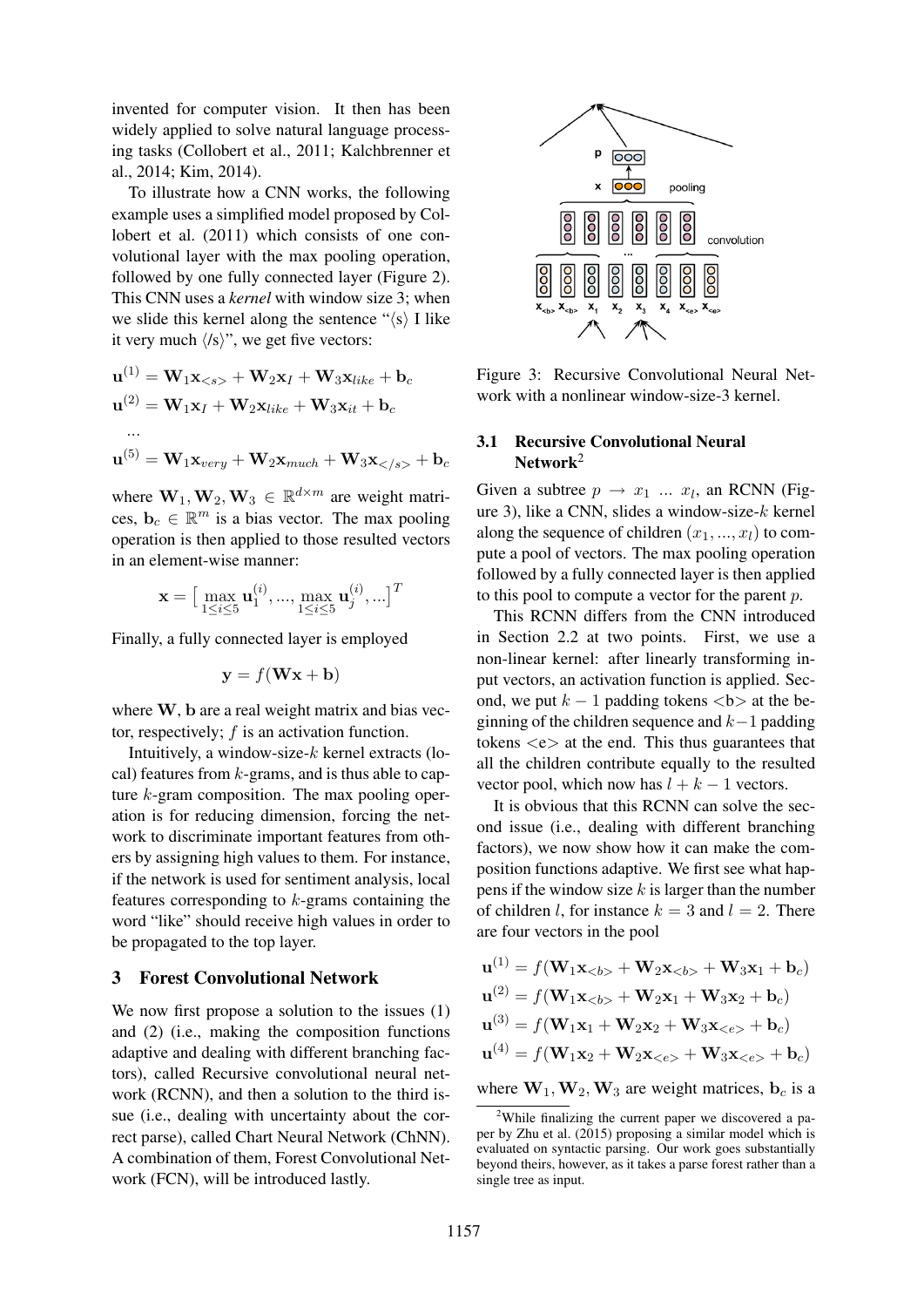

Figure 4: Chart Neural Network.

bias vector,  $f$  is an activation function. These four resulted vectors correspond to four ways of composing the two children:

- (1) the first child stands alone (e.g., when the information of the second child is not important, it is better to ignore it),
- (2,3) the two children are composed with two different weight matrix sets,
	- (4) the second child stands alone.

Now, imagine that we must handle binary syntactic rules with different head positions such as  $S \rightarrow NP VP$  (e.g. "Jones runs") where the second child is the head and  $VP \rightarrow VBD \ NP$ (e.g., "ate spaghetti") where the first child is the head. We can set those weight matrices such that when multiplying  $W_2$  by the vector of a head, we have a vector with high-value entries. And when multiplying  $W_2$  by the vector of a non-head, or when multiplying  $W_1$  or  $W_3$  by a vector, the resulted vector has low-value entries. This is possible thanks to the max pooling operation and that heads are often more informative than non-heads.

If the window size  $k$  is smaller than the number of children l, the argument above is still valid in some cases such as head position. However, there is no longer a direct interaction between any two children whose distance is larger than  $k<sup>3</sup>$ . In practice, this problem is not serious because rules with a large number of children are very rare.

### 3.2 Chart Neural Network

Unseen sentences are always parsed by an automatic parser, which is far from perfect and taskindependent. Therefore, a good solution is to give the system a set of parses and let it decide which parse is the best or to combine some of them. The RNN model handles one extreme where this set contains only one parse. We now consider the other extreme where the set contains all possible parses. Because the number of all possible binary parse trees of a length- $n$  sentence is the  $n$ th Catalan number, processing individual parses is not practical. We thus propose a new model working on charts in the CKY style (Younger, 1967), called Chart Neural Network (ChNN).

We describe this model by the following example. Given a phrase "ate pho with Milos", a ChNN will process its parse chart as in Figure 4. Because any 2-word constituent has only one parse, the computation for  $p_1, p_2, p_3$  is identical to Equation 1. For 3-word constituent  $p_4$ , because there are two possible productions  $p_4 \rightarrow a t e \, p_2$  and  $p_4 \rightarrow p_1$  with, we compute one vector for each production

$$
\mathbf{u}^{(1)} = f(\mathbf{W}_1 \mathbf{x}_{ate} + \mathbf{W}_2 \mathbf{p}_2 + \mathbf{b})
$$
  

$$
\mathbf{u}^{(2)} = f(\mathbf{W}_1 \mathbf{p}_1 + \mathbf{W}_2 \mathbf{x}_{with} + \mathbf{b})
$$
 (3)

and then apply the max pooling operation to these two vectors to compute  $p_4$ . We do the same to compute  $p_5$ . Finally, at the top, there are three productions  $p_6 \rightarrow ate$   $p_5$ ,  $p_6 \rightarrow p_1$   $p_3$  and  $p_6 \rightarrow p_4$  *Milos.* Similarly, we compute one vector for each production and employ the max pooling operation to compute  $p_6$ .

Because this ChNN processes a chart like the CKY algorithm, its time complexity is  $O(n^2d^2 +$  $n^3d$ ) where n and d are the sentence length and the dimension of vectors, respectively.<sup>4</sup> A ChNN is thus notably more complex than an RNN, whose complexity is  $O(nd^2)$ . Like chart parsing, the complexity can be reduced significantly by pruning the chart before applying the ChNN. This will be discussed right below.

#### 3.3 Forest Convolutional Network

We now introduce the Forest Convolutional Network (FCN) model, which is a combination of the RCNN and the ChNN. The idea is to use an automatic parser to prune a chart<sup>5</sup>, debinarize productions (if applicable), and then apply a ChNN

<sup>&</sup>lt;sup>3</sup>An indirect interaction can be set up through pooling.

<sup>&</sup>lt;sup>4</sup>In each cell, we apply the matrix-vector multiplication two times and (if the cell is not a leaf) apply the max pooling to a pool of maximally  $n d$ -D vectors.

<sup>5</sup> Pruning a chart by an automatic parser is also not perfect. However, the quality of a pruned chart can get very close to human annotation. For instance, the chart pruner proposed by Huang (2008) has a forest oracle of 97.8% F-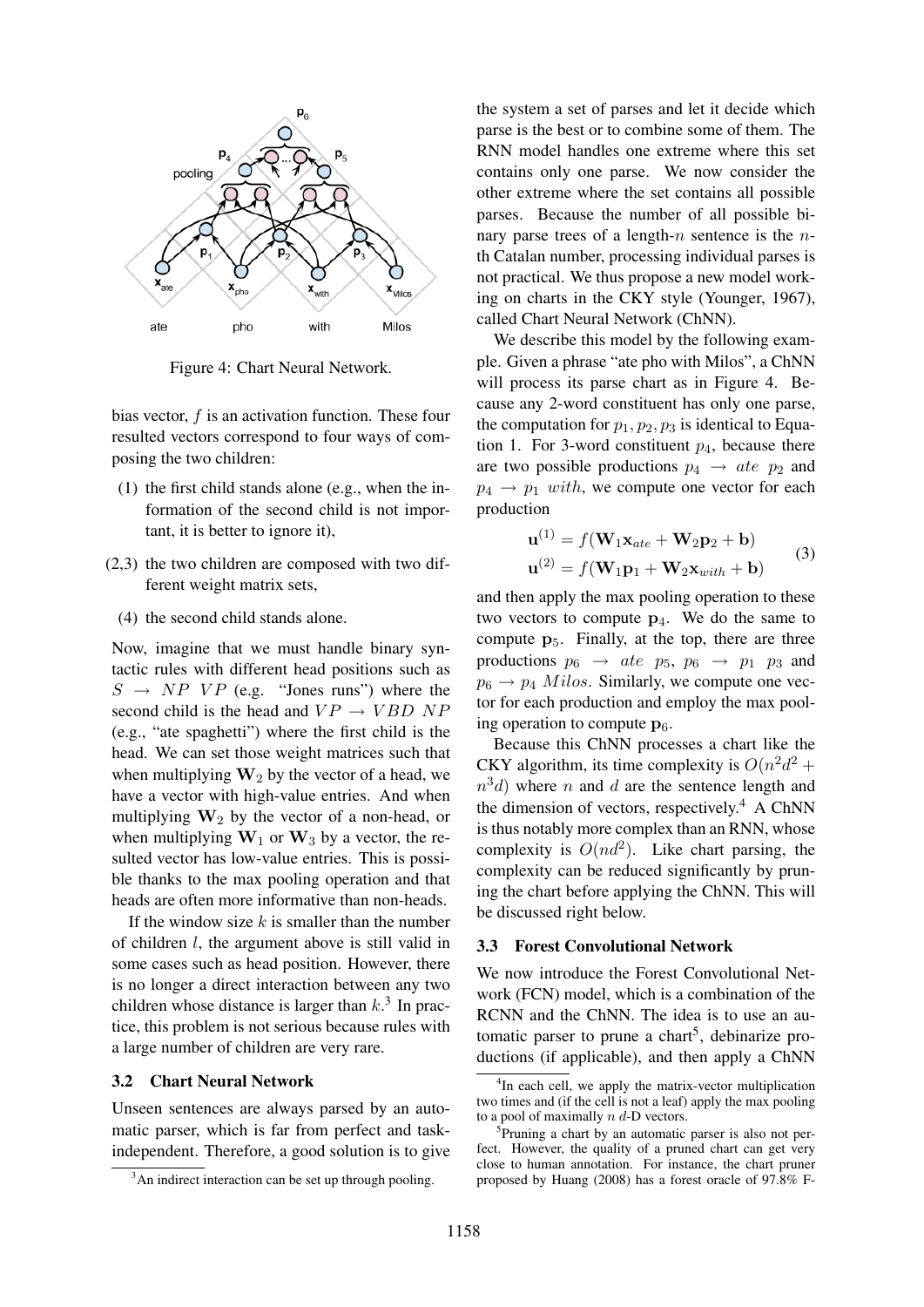

Figure 5: Forest of parses (left) and Forest Convolutional Network (right). ⊗ denotes a convolutional layer followed by the max pooling operation and a fully connected layer as in Figure 3.

where the computation in Equation 3 is replaced by a convolutional layer followed by the max pooling operation and a fully connected layer as in the RCNN.

Figure 5 shows an illustration how the FCN works on the phrase "ate pho with Milos". A forest of parses, given by an external parser, comprises two parses ( $VP$  ate pho ( $PP$  with Milos)) (solid lines) and  $(VP$  ate  $(NP$  pho  $(PP$  with  $Milos))$ (dash-dotted lines). The first parse is the preferred reading if Milos is a person, but the second one is a possible reading (for instance, if Milos is the name of a sauce). Instead of forcing the external parser to decide which one is correct, we let the FCN network do that because it has more information about the context and domain, which are embedded in training data. What the network should do is depicted in Figure 5-right.

Training Training an FCN is similar to training an RNN. We use the mini-batch gradient descent method to minimize an objective function  $J$ , which depends on which task this network is applied to. For instance, if the task is sentiment analysis,  $J$  is the cross-entropy over the training sentence set  $D$  plus an L2-norm regularization term

$$
J(\theta) = -\frac{1}{|\mathcal{D}|} \sum_{s \in \mathcal{D}} \sum_{p \in s} \log Pr(c_p | \mathbf{p}) + \frac{\lambda}{2} ||\theta||^2
$$

where  $\theta$  is the parameter set,  $c_p$  is the sentiment class of phrase  $p$ ,  $p$  is the vector representation at the node covering p,  $Pr(c_p|\mathbf{p})$  is computed by

the softmax function, and  $\lambda$  is the regularization parameter.

The gradient  $\partial J/\partial \theta$  is computed efficiently thanks to the back-propagation through structure (Goller and Küchler, 1996). We use the AdaGrad method (Duchi et al., 2011) to automatically update the learning rate for each parameter.

## 4 Experiments

We evaluate the FCN model with two tasks: question classification and sentiment analysis. The evaluation metric is the classification accuracy.

Our networks were initialized with the 300-D GloVe word embeddings trained on a corpus of 840B words<sup>6</sup> (Pennington et al., 2014). The initial values for a weight matrix were uniformly sampled from the symmetric interval  $\left[-\frac{1}{\sqrt{2}}\right]$  $\frac{1}{\overline{n}}, \frac{1}{\sqrt{2}}$  $\frac{1}{n}$ where  $n$  is the number of total input units. In each experiment, a development set was used to tune the model. We run the model ten times and chose the run with the highest performance on the development set. We employed early stopping: training is halted if performance on the development set does not improve after three consecutive epochs.

## 4.1 Sentiment Analysis

The Stanford Sentiment Treebank  $(SST)^7$  (Socher et al., 2013) which consists of 5-way fine-grained sentiment labels (very negative, negative, neutral, positive, very positive) for 215,154 phrases of 11,855 sentences. We used the standard splitting: 8544 sentences for training, 1101 for development, and 2210 for testing. The average sentence length is 19.1. In addition, the treebank

score on section 23 of the Penn Treebank whereas resulted forests are very compact: the average number of hyperedges per forest is 123.1.

<sup>6</sup> http://nlp.stanford.edu/projects/GloVe/

<sup>7</sup> http://nlp.stanford.edu/sentiment/treebank.html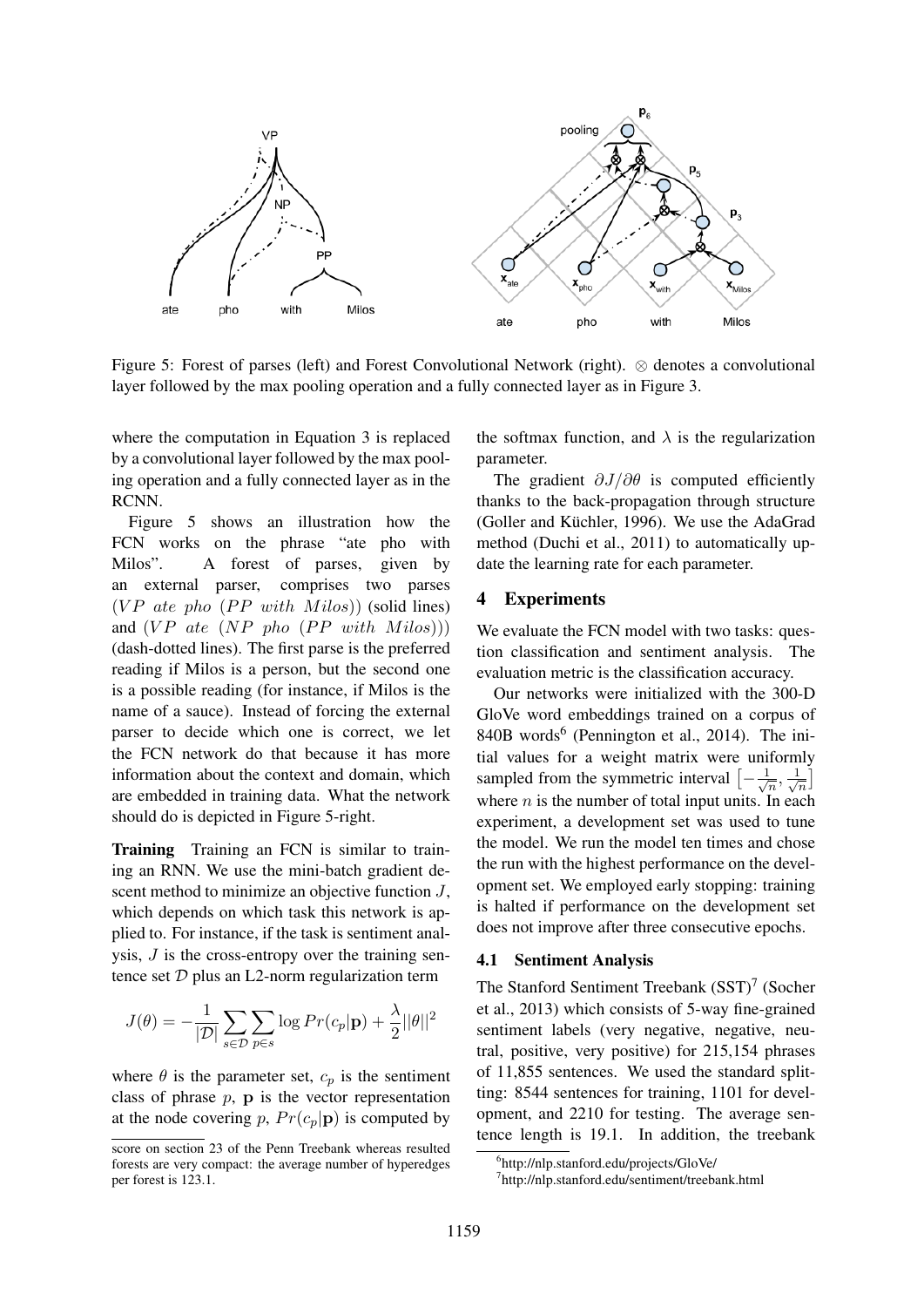| Model           | Fine-grained | <b>Binary</b> |
|-----------------|--------------|---------------|
| <b>RNTN</b>     | 45.7         | 85.4          |
| <b>CNN</b>      | 48.0         | 88.1          |
| <b>DCNN</b>     | 48.5         | 86.8          |
| PV              | 48.7         | 87.8          |
| <b>DRNN</b>     | 49.8         | 86.6          |
| <b>LSTM-RNN</b> | 49.9         | 88.0          |
| <b>CT-LSTM</b>  | 51.0         | 88.0          |
| FCN (dep.)      | 50.4         | 88.2          |
| FCN (const.)    | 51.0         | 89.1          |

Table 1: Accuracies at sentence level on the SST dataset. FCN (dep.) and FCN (const.) denote the FCN with dependency forests and with constituent forests, respectively. The accuracies of RNTN, CNN, DCNN, PV, DRNN, LSTM-RNN and CT-LSTM are copied from the corresponding papers (see text).

also supports binary sentiment (positive, negative) classification by removing neutral labels, leading to: 6920 sentences for training, 872 for development, and 1821 for testing.

All sentences were parsed by Liang Huang's dependency parser<sup>8</sup> (Huang and Sagae, 2010). We used this parser because it generates parse forests and that dependency trees are less deep than constituent trees. In addition, because the SST was annotated in a constituency manner, we also employed the Charniak's constituent parser (Charniak and Johnson, 2005) with Huang (2008)'s forest pruner. We found that the beam width 16 for the dependency parser and the log probability beam 10 for the other worked best. Lower values harmed the system's performance and higher values were not beneficial.

Our FCN has the dimension of vectors at inner nodes 200, a window size for the convolutional kernel of 7, and the activation function tanh. It was trained with the learning rate 0.01, the regularization parameter  $10^{-4}$ , and the mini batch size 5. To reduce the average depth of the network, the fully connected layer following the convolutional layer was removed (i.e.,  $\mathbf{p} = \mathbf{x}$ , see Figure 3).

We compare the FCN against other models: the Recursive neural tensor network (RNTN) (Socher et al., 2013), the Convolutional neural network (CNN) (Kim, 2014), the Dynamic convolutional neural network (DCNN) (Kalchbrenner et al., 2014), the Paragraph vectors (PV) (Le and

Mikolov, 2014), the Deep recursive neural network (DRNN) (Irsoy and Cardie, 2014), the Recursive neural network with Long short term memory (LSTM-RNN) (Le and Zuidema, 2015) and the Constituent Tree LSTM (CT-LSTM) (Tai et al.,  $2015$ .<sup>9</sup>

Table 1 shows the results. Our FCN using constituent forests achieved the highest accuracies in both fine-grained task and binary task, 51% and 89.1%. Comparing to CT-LSTM, although there is no difference in the fine-grained task, the difference in the binary task is significant (1.1%). Comparing to LSTM-RNN, the differences in both tasks are all remarkable (1.1% and 1.1%).

Constituent parsing is clearly more helpful than dependency parsing: the improvements that the FCN got are 0.6% in the fine-grained task and 0.9% in the binary task. We conjecture that, because sentences in the treebank were parsed by a constituent parser (here is the Stanford parser), training with constituent forests is easier.

#### 4.2 Question Classification

In this task we used the TREC question dataset $10$ (Li and Roth, 2002) which contains 5952 questions (5452 questions for training and 500 questions for testing). The task is to assign a question to one in six types: ABBREVIATION, EN-TITY, DESCRIPTION, HUMAN, LOCATION, NUMERIC. The average length of the questions in the training set is 10.2 whereas in the test set is 7.5. This difference is due to the fact that those questions are from different sources. All questions were parsed by Liang Huang's dependency parser with the beam width 16.

We randomly picked 5% of the training set (272) questions) for validation. Our FCN has the dimension of vectors at inner nodes 200, a window size for the convolutional kernel of 5, and the activation function  $tanh$ . It was trained with the learning rate 0.01, the regularization parameter  $10^{-4}$ , and the mini batch size 1. The vectors representing the two padding tokens **,**  $**8**$  **were fixed** to 0.

We compare the FCN against the Convolutional neural network (CNN) (Kim, 2014), the Dynamic convolutional neural network (DCNN) (Kalch-

<sup>8</sup> http://acl.cs.qc.edu/∼lhuang/software

<sup>&</sup>lt;sup>9</sup>LSTM-RNN and CT-LSTM are very similar: they are RNNs using LSTMs for composition. Their difference is that LSTM-RNN uses one input gate for each child where as CT-LSTM uses only one input gate for all children.

<sup>10</sup>http://cogcomp.cs.illinois.edu/Data/QA/QC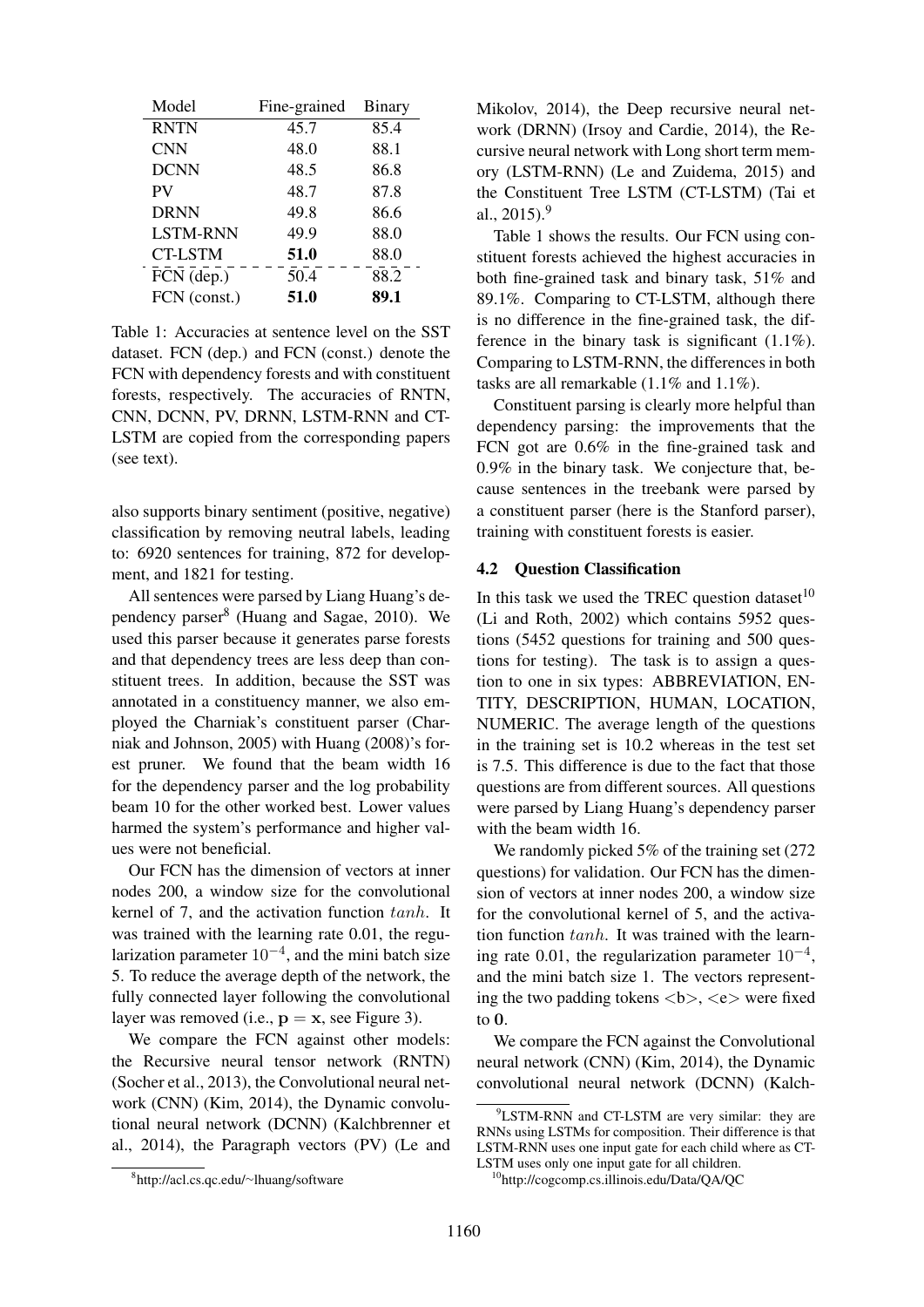| Model            | Acc. $(\%)$ |
|------------------|-------------|
| <b>DCNN</b>      | 93.0        |
| $MaxEnt_H$       | 93.6        |
| CNN-non-static   | 93.6        |
| SVM <sub>S</sub> | 95.0        |
| <b>LSTM-RNN</b>  | 93.4        |
| <b>FCN</b>       | 94.8        |

Table 2: Accuracies on the TREC question type classification dataset. The accuracies of DCNN,  $MaxEnt_H$ , CNN-non-static, and SVM<sub>S</sub> are copied from the corresponding papers (see text).

brenner et al., 2014),  $MaxEnt_H$  (Huang et al., 2008) (which uses MaxEnt with uni-bi-trigrams, POS, wh-word, head word, word shape, parser, hypernyms, WordNet) and the  $SVM<sub>S</sub>$  (Silva et al., 2011) (which uses SVM with, in addition to features used by  $MaxEnt_H$ , 60 hand-coded rules). We also include the LSTM-RNN (Le and Zuidema, 2015) whose accuracy was computed by running their published source  $\text{code}^{11}$  on binary trees from the Stanford Parser<sup>12</sup> (Klein and Manning, 2003). This network was also initialized by the 300-D GloVe word embeddings.

Table 2 shows the results.<sup>13</sup> The FCN achieved the second best accuracy, only lightly lower than  $\text{SVM}_S$  (0.2%). This is a promising result because our network used only parse forests, unsupervisedly pre-trained word embeddings whereas  $\text{SVM}_S$ used heavily engineered resources. The difference between FCN and the third best is remarkable (1.2%). Interestingly, LSTM-RNN did not perform well on this dataset. This is likely because the questions are short and the parse trees quite shallow, such that the two problems that the LSTM was invented for (long range dependency and vanishing gradient) do not play much of a role.

### 4.3 Visualization

We visualize the charts we obtained in the sentiment analysis task as in Figure 6. To identify how important each cell is for determining the final vector at the root, we compute the number of features of each that are actually propagated all the way to the root in the successive max pooling operations. The circles in a graph are proportional to this number. Here, to make the contribution of each individual cell clearer, we have set the window size to 1 to avoid direct interactions between cells.

At the lexical level, we can see that the FCN can discriminate important words from the others. Two words "most" and "incoherent" are the key of the sentiment of this sentence: if one of them is replaced by another word (e.g. replacing "most" by "few" or "incoherent" by "coherent"), the sentiment will flip. The punctuation "." however also has a high contribution to the root. This happens to other charts as well. We conjecture that the network uses the vector of "." to store neutral features and propagate them to the root whenever it can not find more useful features in other vectors. Our future work is to examine this.

At the phrasal level, the network tends to group words in grammatical constituents, such as "most of the action setups", "are incoherent". Ill-formed constituents such as "of the action" and "incoherent ." receive little attention from the network.

Interestingly, we can see that the circle of "incoherent" is larger than the circles of any inner cells, suggesting that the network is able to make use of parses containing direct links from that word to the root. This is evidence that the network has an ability of selecting (or combining) parses that are beneficial to this sentiment analysis task.

## 5 Related Work

The idea that a composition function must be able to change its behaviour on the fly according to input vectors is explored by Socher et al. (2013), Le and Zuidema (2015), among others. The tensor in the former is multiplied with the vector representations of the phrases it is going to combine to define a composition function (a matrix) on the fly, and then multiplies again with these vectors to yield a compound representation. In the LSTM architecture of the latter, there is one input gate for each child in order to control how the vector of the child affects the composition at the parent node. Because the input gate is a function of the vector of the child, the composition function has an *infinite* number of behaviours. In this paper, we instead slide a kernel function along the sequence of children to generate different ways of composition. Although the number of behaviours is limited (and depends on the window size), it simultane-

<sup>11</sup>https://github.com/lephong/lstm-rnn

<sup>12</sup>http://nlp.stanford.edu/software/lex-parser.shtml

<sup>&</sup>lt;sup>13</sup>While finalizing the current paper we discovered a paper by Ma et al. (2015) proposing a convolutional network model for dependency trees. They report a new state-of-the-art accuracy of 95.6%.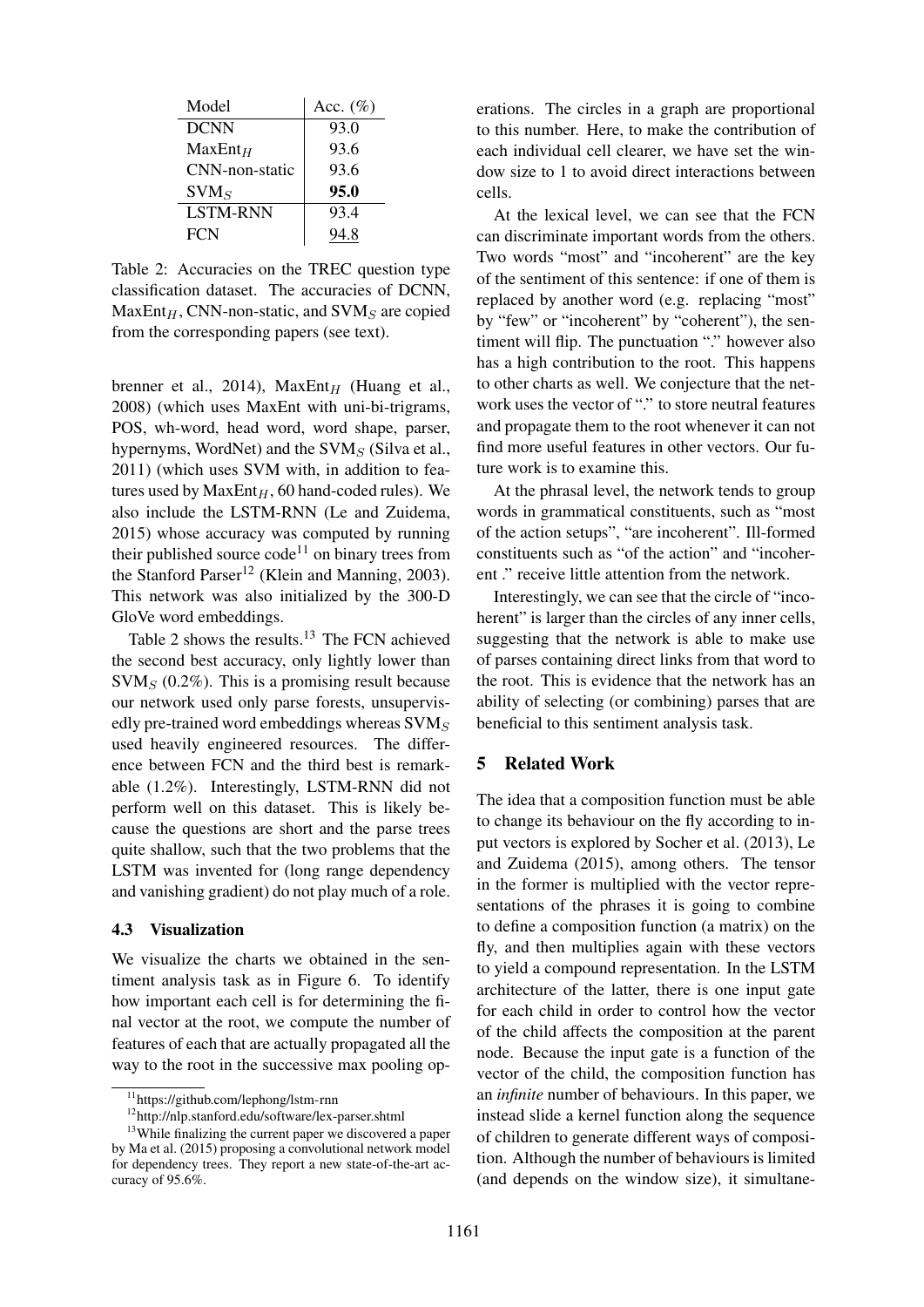

Figure 6: Chart of sentence "Most of the action setups are incoherent ." The size of a circle is propositional to the number of the cell's features that are propagated to the root.

ously provides us with a solution to handle rules with different branching sizes.

Some approaches try to overcome the problem of varying branching sizes. Le and Zuidema (2014b) use different sets of weight matrices for different branching sizes, thus requiring a large number of parameters. Because large branchingsize rules are rare, many parameters are infrequently updated during training. Socher et al. (2014), for dependency trees, use a weight matrix for each relative position to the head word (e.g., first-left, second-right). Le and Zuidema (2014a) replace relative positions by dependency relations (e.g., OBJ, SUBJ). These approaches strongly depend on input parse trees and are very sensitive to parsing errors. The approach presented in this paper, on the other hand, does not need the information about the head word position and is less sensitive to parsing errors. Moreover, its number of parameters is independent from the maximal branching size.

Convolutional networks have been widely applied to solve natural language processing tasks. Collobert et al. (2011), Kalchbrenner et al. (2014), and Kim (2014) use convolutional networks to deal with varying length sequences. Recently, Zhu et al. (2015) and Ma et al. (2015) try to intergrate syntactic information by employing parse trees. Ma et al. (2015) extend the work of Kim (2014) by taking into acount dependency relations so that long range dependencies could be captured. The model proposed by Zhu et al. (2015), which is very similar to our Recursive convolutional neural network model, is to use a convolutional network

for the composition purpose. Our work, although also employing a convolutional network and syntactic information, goes beyond them: we address the issue of how to deal with uncertainty about the correct parse inside the neural architecture. Therefore, instead of using a single parse, our proposed FCN model takes as input a forest of parses.

Related to our FCN is the Gated recursive convolutional neural network model proposed by Cho et al. (2014) which is stacking  $n-1$  convolutional neural layers using a window-size-2 gated kernel (where  $n$  is the sentence length). Mapping their network into a chart, each cell is only connected to the two cells right below it. What makes this network special is the gated kernel which is a 3 gate switcher for choosing one of three options: directly transmit the left/right child's vector to the parent node, or compose the vectors of the two children. Thanks to this, the network can capture any binary parse trees by setting those gates properly. However, because only one gate is allowed to open in a cell, the network is not able to capture an arbitrary forest. Our FCN is thus more expressive and flexible than their model.

## 6 Conclusions

We proposed the Forest Convolutional Network (FCN) model that addresses the three issues: (1) how to make the composition functions adaptive, (2) how to deal with different branching factors of nodes in the relevant syntactic trees, (3) how to deal with uncertainty about the correct parse inside the neural architecture. The key principle is to carry out many different ways of computation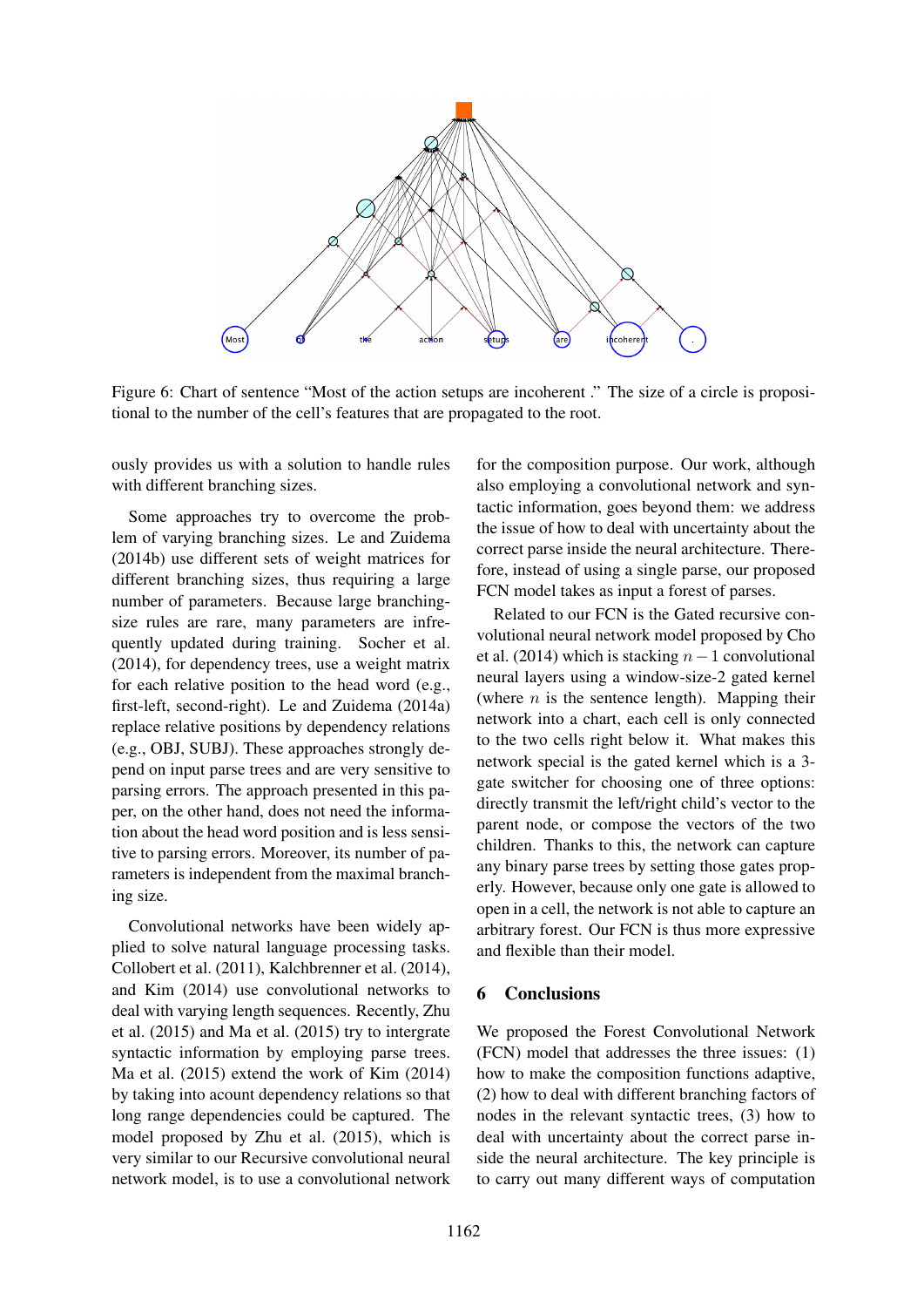and then choose or combine some of them. For more details, the two first issues are solved by employing a convolutional net for composition. To the third issue, the network takes input as a forest of parses instead of a single parse as in traditional approaches.

Our future work is to focus on how to choose/combine different ways of computation. For instance, we might replace the max pooling by different pooling operations such as mean pooling, k-max pooling (Kalchbrenner et al., 2014), and stochastic pooling (Zeiler and Fergus, 2013). We can even bias the selection/combination toward grammatical constituents by weighing cells by their inside probabilities.

#### Acknowledgments

We thank our three anonymous reviewers for their comments. This work was funded by the Faculty of Humanities of the University of Amsterdam, through a Digital Humanities fellowship to PL and a position in the New Generation Initiative (NGO) for WZ.

### References

- Eugene Charniak and Mark Johnson. 2005. Coarseto-fine n-best parsing and maxent discriminative reranking. In *Proceedings of the 43rd Annual Meeting on Association for Computational Linguistics*, pages 173–180. Association for Computational Linguistics.
- Kyunghyun Cho, Bart van Merrienboer, Dzmitry Bah- ¨ danau, and Yoshua Bengio. 2014. On the properties of neural machine translation: Encoder–decoder approaches. *Syntax, Semantics and Structure in Statistical Translation*, page 103.
- Ronan Collobert, Jason Weston, Léon Bottou, Michael Karlen, Koray Kavukcuoglu, and Pavel Kuksa. 2011. Natural language processing (almost) from scratch. *The Journal of Machine Learning Research*, 12:2493–2537.
- John Duchi, Elad Hazan, and Yoram Singer. 2011. Adaptive subgradient methods for online learning and stochastic optimization. *The Journal of Machine Learning Research*, pages 2121–2159.
- Jason Eisner. 2001. *Smoothing a Probabilistic Lexicon via Syntactic Transformations*. Ph.D. thesis, University of Pennsylvania, July. 318 pages.
- Christoph Goller and Andreas Küchler. 1996. Learning task-dependent distributed representations by backpropagation through structure. In *International Conference on Neural Networks*, pages 347–352. IEEE.
- Liang Huang and Kenii Sagae. 2010. Dynamic programming for linear-time incremental parsing. In *Proceedings of the 48th Annual Meeting of the Association for Computational Linguistics*, pages 1077– 1086. Association for Computational Linguistics.
- Zhiheng Huang, Marcus Thint, and Zengchang Qin. 2008. Question classification using head words and their hypernyms. In *Proceedings of the Conference on Empirical Methods in Natural Language Processing*, pages 927–936. Association for Computational Linguistics.
- Liang Huang. 2008. Forest reranking: Discriminative parsing with non-local features. In *ACL*, pages 586– 594.
- Ozan Irsoy and Claire Cardie. 2014. Deep recursive neural networks for compositionality in language. In *Advances in Neural Information Processing Systems*, pages 2096–2104.
- Nal Kalchbrenner, Edward Grefenstette, and Phil Blunsom. 2014. A convolutional neural network for modelling sentences. In *Proceedings of the 52nd Annual Meeting of the Association for Computational Linguistics (Volume 1: Long Papers)*, pages 655–665, Baltimore, Maryland, June. Association for Computational Linguistics.
- Yoon Kim. 2014. Convolutional neural networks for sentence classification. In *Proceedings of the 2014 Conference on Empirical Methods in Natural Language Processing (EMNLP)*, pages 1746– 1751, Doha, Qatar, October. Association for Computational Linguistics.
- Dan Klein and Christopher D Manning. 2003. Accurate unlexicalized parsing. In *Proceedings of the 41st Annual Meeting on Association for Computational Linguistics-Volume 1*, pages 423–430. Association for Computational Linguistics.
- Quoc Le and Tomas Mikolov. 2014. Distributed representations of sentences and documents. In *Proceedings of the 31st International Conference on Machine Learning (ICML-14)*, pages 1188–1196.
- Phong Le and Willem Zuidema. 2014a. The insideoutside recursive neural network model for dependency parsing. In *Proceedings of the 2014 Conference on Empirical Methods in Natural Language Processing*. Association for Computational Linguistics.
- Phong Le and Willem Zuidema. 2014b. Inside-outside semantics: A framework for neural models of semantic composition. In *NIPS 2014 Workshop on Deep Learning and Representation Learning*.
- Phong Le and Willem Zuidema. 2015. Compositional distributional semantics with long short term memory. In *Proceedings of the Joint Conference on Lexical and Computational Semantics (\*SEM)*. Association for Computational Linguistics.